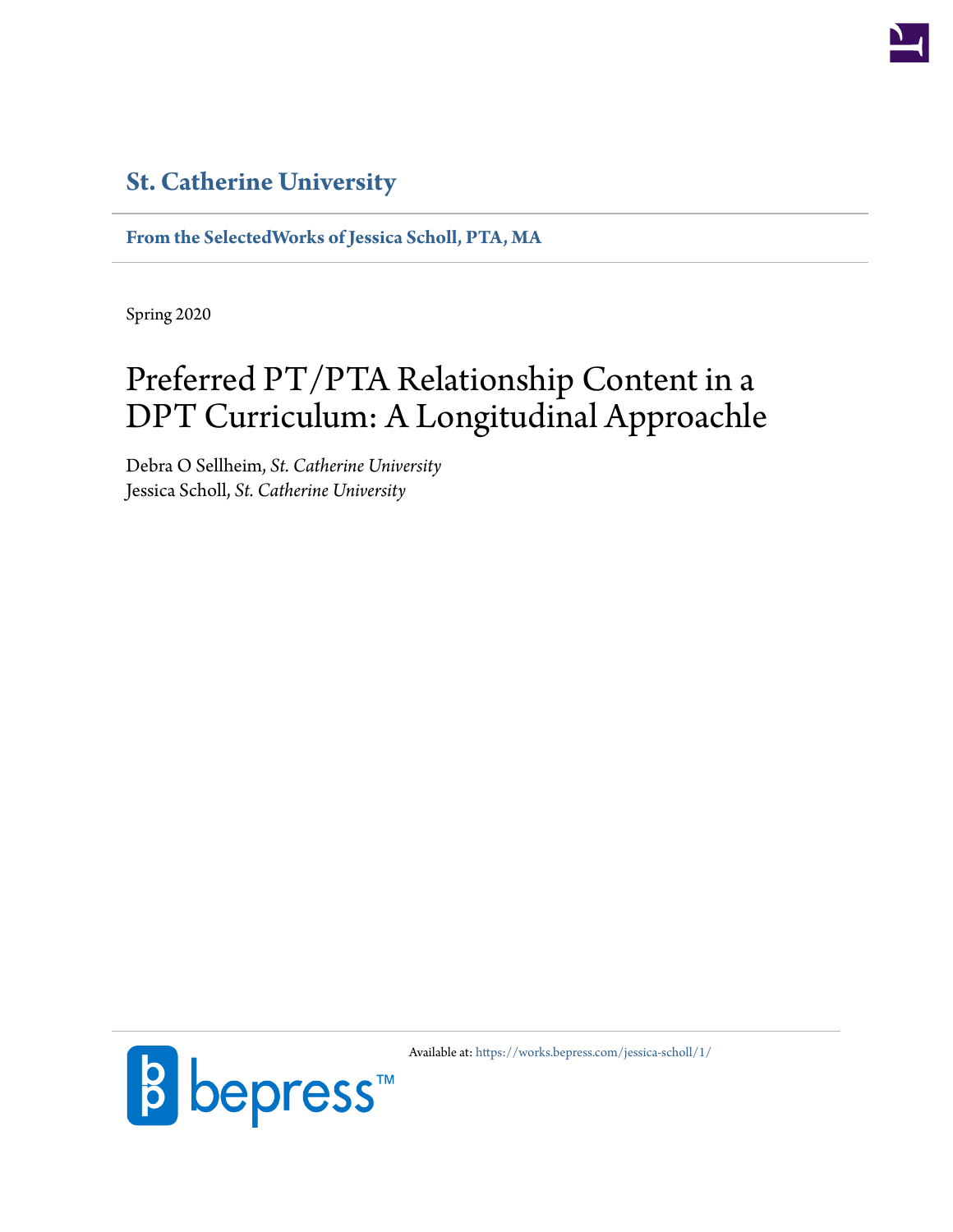# Preferred Physical Therapist/Physical Therapist Assistant Relationship Content in a Doctor of Physical Therapy Curriculum: A Longitudinal Approach

Debra Ough Sellheim, PT, PhD, and Jessica Scholl, PTA, MA

Background and Purpose. The need for physical therapist (PT) students to graduate with strong teamwork knowledge and skills has never been greater. Although many PT educational programs are preparing graduates to work effectively in an interprofessional team environment, attention to the corresponding importance of collaborative intraprofessional (PT/PT assistant [PTA]) preparation for efficient, cost-effective patient care must not be lost.

Method/Model Description. Starting in the first course of the program, learning experiences on the preferred PT/PTA relationship are woven throughout multiple courses over the 3-year Doctor of Physical Therapy (DPT) curriculum. Students practice components of effective teaming, make decisions about the direction and supervision of a PTA, and deepen their understanding of the legal and ethical complexities of PT/PTA teams in practice. Specific learning activities on the PT/PTA relationship are described.

Outcomes. Survey data and class learning experience and assignment feedback on

Debra Ough Sellheim is the professor and curriculum director in the Doctor of Physical Therapy Program at St. Catherine University, 601 25th Avenue South, Minneapolis, MN 55454 ([dosellheim@stkate.edu\)](mailto:dosellheim@stkate.edu). Please address all correspondence to Debra Ough Sellheim.

Jessica Scholl is the director of clinical education and assistant professor in the Physical Therapist Assistant Program at St. Catherine University.

The authors declare no conflicts of interest.

Received February 20, 2018, and accepted July 29, 2019.

Supplemental digital content is available for this article. Direct URL citations appear in the printed text and are provided in the HTML and PDF versions of this article on the journal's Web site [\(www.aptaeducation.org](http://www.aptaeducation.org)).

Copyright  $\odot$  2019 Academy of Physical Therapy Education, APTA DOI: 10.1097/JTE.0000000000000127

the PT/PTA curriculum reveal multiple themes related to PT student learning using this model. Themes include increased understanding and confidence in PTA knowledge, skills, and roles; recognition of the potential for increased efficiency and improved patient care with PT/PTA teaming; and the importance of PT/PTA communication and relationship. Most respondents to a 1-year postgraduation alumnae/i survey report the collaborative PT/PTA educational experiences helped prepare them for clinical practice with PTAs.

Discussion. The need for physical therapy services is increasing, and as professionals, PTs have an obligation to meet this need in a cost-effective way. Using the skills of a PTA continues to be an effective strategy to address this issue. PT students are often not prepared to direct and supervise PTAs in the clinic due to insufficient educational preparation.

Conclusion. This curricular thread model incorporates content pertaining to direction and supervision of PTAs and intraprofessional team building across a 3 year DPT program to better prepare clinicians for practice.

Key Words: PT/PTA relationship, Physical therapy education, Intraprofessional teams.

#### BACKGROUND AND PURPOSE

Porter and Lee's<sup>1</sup> strategies to "fix health care" include organizing clinicians into integrated team practice units and measuring outcomes and the cost of care for patients. They argue for the need to improve matching of personnel skills to tasks and focusing the time of the most expensive staff on work using their full skill set.<sup>1</sup> The need for physical therapist (PT) students to graduate with strong teamwork knowledge and skills has never been greater with this increased movement to integrated or interprofessional practice. Many PT educational programs are

implementing interprofessional education (IPE) activities to prepare graduates to work effectively in a team environment to provide cost-effective and patient-centered care. $2-7$ Not to be lost with the spotlight on IPE, however, is the corresponding importance of intraprofessional practice—preparing graduates with the knowledge and skills needed to facilitate the preferred PT/PT assistant (PTA) relationship to maximize the potential for cost-effective, efficient, quality physical therapy services.<sup>8,9</sup>

Arising from an inadequate supply of PTs to meet the need for their services, since the late 1960s, the use of PTAs to provide physical therapy services has been viable and credible.8,10–<sup>13</sup> Although the utilization of PTAs has not been without controversy,<sup>14-20</sup> since that time, the number and employment of PTAs has continued to increase to help meet the growing demands for productivity, efficiency, and cost reduction in health care.8,10,12 Despite this growth, many PTs have graduated with minimal information in their curricula on the role, utilization, and direction of PTAs.<sup>9,12</sup> This lack of educational preparation may be a contributing factor to complaints and disciplinary actions taken by state Boards of Physical Therapy due to inappropriate supervision or direction to support staff, including PTAs.<sup>21</sup>

The American Physical Therapy Association (APTA) has developed numerous publications to help educate PTs, PTAs, and students on the role and proper utilization of the PTA and the responsibility of the PT in the direction and supervision of the PTA. $22-34$ The current APTA position statement that physical therapy can only be provided by a PT or a PTA under the direction and supervision of a PT supports the need for education about the preferred PT/PTA relationship.<sup>35</sup>

Despite the available resources, there is evidence that the amount of education PT students receive on the preferred PT/PTA relationship could be improved.  $9,12,36$  The lack of curricular time spent on the role and utilization of the PTA in PT education programs was a challenge described over 25 years ago.<sup>37</sup> This lack of education may have been a factor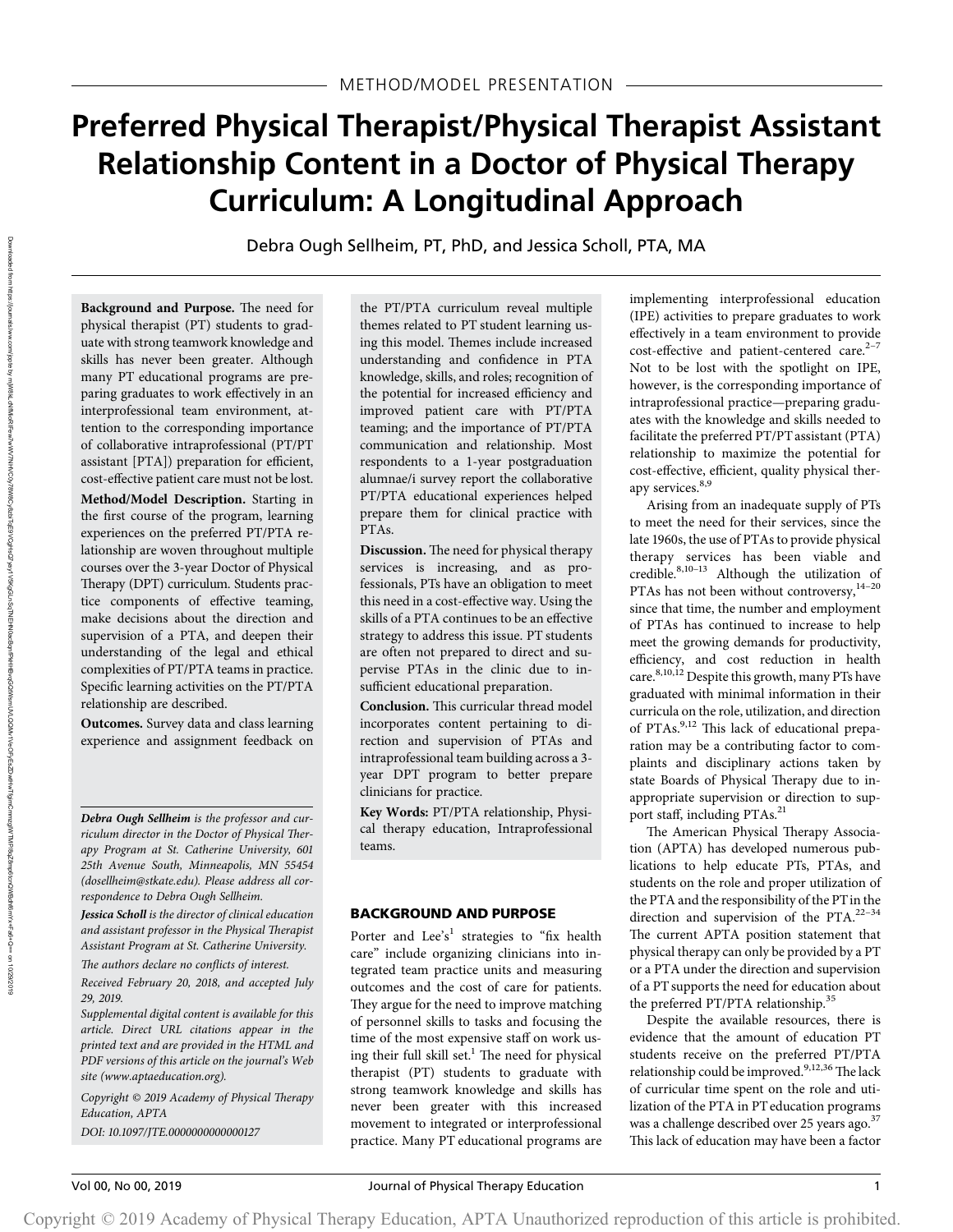in the findings of Robinson et  $al<sup>12</sup>$  who surveyed PTs in 1986 and 1992 regarding their perceptions of the role delineation and responsibilities of the PTA. Findings indicated that therapist perceptions were generally consistent with APTA guidelines for PTA delivery of care. The authors determined, however, that the disparities between published guidelines and perceptions held by PTs for a number of tasks related to the role of the PTA may lead to inappropriate or inefficient utilization of the PTA. Over half of the respondents in that paper indicated they had received no information on the role of the PTA in their education. Using the same survey instrument, Robinson et al<sup>38</sup> investigated PTA perceptions of PTA roles. Although results indicated general consistency between PTAs and PTs regarding documented roles of PTAs, some instances of differing perceptions suggested the need for more clarity about the role delineation between PTs and PTAs to achieve optimal delivery of physical therapy services. More recent studies continue to report insufficient interaction between PT and PTA students and a need for improved education of PT and PTA students about each other's functions.9,36

Several investigators have looked at the influence of the clinical education component of curricula on PT and PTA student knowledge and attitudes toward each other.  $\real^{9,36,39-41}$ Physical therapist students have reported increased learning about the PTA's role, knowledge, and skills when able to interact with PTAs during their full-time clinical experiences.36,39,40 Improved communication skills and more effective intraprofessional collaboration and consultation were additional outcomes.<sup>9,36,39</sup> These studies also found inadequate academic preparation of students regarding PT and PTA roles and abilities<sup>9</sup> and a need for the PT student to be more comfortable in the PT role before PT/ PTA teaming in clinical education.<sup>36</sup> A shift in PT students' attitudes toward PTAs on some survey items<sup>40</sup> and a decrease in PT student accuracy on questions related to PTA roles after a clinical education experience raise questions about the influence of the clinical environment on student learning.<sup>41</sup>

There is a paucity of literature exploring methods of classroom preparation of PT students on the PT/PTA relationship. The use of a collaborative intraprofessional casebased learning experience before clinical education in the first year of a PT education curriculum has been shown to improve PT student learning about the PTA role as compared to traditional content delivery.  $\real^{41,42}$ Plack et al<sup>8</sup> demonstrated how shared PT/ PTA student classroom experiences can improve student knowledge of the preferred

PT/PTA relationship and roles as well as enhance affective skills needed for building effective relationships. This paper also found a difference in how often issues of direction and utilization of the PTA were discussed in their respective curricula. Physical therapist assistant students reported these issues being discussed in every course while that was not the experience of the PT students. Most PT students reported making clinical decisions based on information from clinical experiences versus information learned in the classroom.<sup>8</sup> This basis for decision making could have negative implications for patient care given findings that accuracy about PTA tasks decreased after a clinical experience<sup>41</sup> and that clinicians have inaccurate information related to a number of PTA utilization tasks.<sup>12,38</sup> Cavallo and Richter<sup>40</sup> and Plack et al<sup>8</sup> note that curricular experiences and the educational environment have the potential to lead students to developing misconceptions and negative attitudes about PTA or PT students before clinical education. Opportunities to establish effective and accurate attitudes and knowledge may be most feasible during a student's educational process and should occur early in students' education to facilitate the open lines of communication necessary in the preferred PT/PTA relationship.<sup>8,40,43</sup>

The academic preparation of PT and PTA students on each other's roles has also been a concern of the Commission on Accreditation of Physical Therapist Education (CAPTE). Based on findings from a random review of PT and PTA education programs' self-study reports, CAPTE adopted a position paper on the expectations for the education of PTs and PTAs regarding direction and supervision.<sup>44,</sup> The position paper states that PT and PTA education programs will be cited if learning activities and assessment of learning does not include this content.<sup>44</sup> The APTA Board of Directors has also been attentive to this issue as demonstrated in the association's Education Strategic Plan 2006-2020.<sup>45</sup> Goal 16 of this plan states the intent to "promote interprofessional (eg, interdisciplinary) and intraprofessional education within physical therapist and physical therapist assistant curricular models." 45(p6) Subsequent objectives include identifying and distributing information on models and best practices of interprofessional and intraprofessional education.<sup>45</sup>

# Intraprofessional Team and Relationship Skills

To best meet the needed outcomes, PT curricula need to include not only the proper supervision and utilization of the PTA but also how to collaborate and work as an effective team. Mathews et al<sup>9</sup> found that to achieve ideal communication and collaboration of PTs and PTAs, increased educational preparation may be needed. Typically, PT and PTA students get little exposure to working together as a team during their education.<sup>36</sup> As such, it is important to prepare students in teamwork theory and the competencies needed for collaborative intraprofessional practice during their educational programs.

Although there are anecdotal reports of the characteristics of effective PT/PTA teams in the literature,  $46,47$  only 1 paper of PT/PTA teaming competencies was found by the authors. Jelley et al<sup>48</sup> surveyed Canadian PT and PTAs on their perceptions of essential competencies for effective and efficient intraprofessional practice. Communication and collaboration were the top 2 rated categories. Other categories included assignment of tasks, consultation, and roles and responsibilities.

One can also draw from the research on effective intraprofessional relationships completed by other health care professions including nursing, occupational therapy, and dental/oral health.<sup>49-53</sup> Effective team characteristics include being reliable and responsible, mutual respect for the individual and his/her professional role, effective 2-way communication, and professionalism in all aspects of the job and in the relationship. $51-53$ Within nursing practice, MacPhee et al<sup>49</sup> found that trust and respect are the basis for effective teams and that conflict was often associated with "power dynamics such as hierarchical role differences" between differing degree levels of nurses. Other investigators found nursing collegialism was negotiated through positive tactics such as task and knowledge sharing and emotional support as well as through negative tactics such as coercive threats or the suppression of dissension.<sup>50</sup>

Because PTs and PTAs differ in their educational backgrounds and power/status levels, there is the potential for competition, jealousy, and the lack of knowledge of the other's background to limit effective teamwork. Education and shared learning experiences have the potential to diffuse these barriers to effective teamwork and launch graduates ready to function at a high level in a team environment. The purposes of this paper are to 1) describe a curricular model for incorporating student learning experiences on the preferred PT/PTA relationship implemented at the course level and integrated across a 3-year Doctor of Physical Therapy (DPT) curriculum and 2) share student and alumnae/i self-reported outcomes related to the curricular model.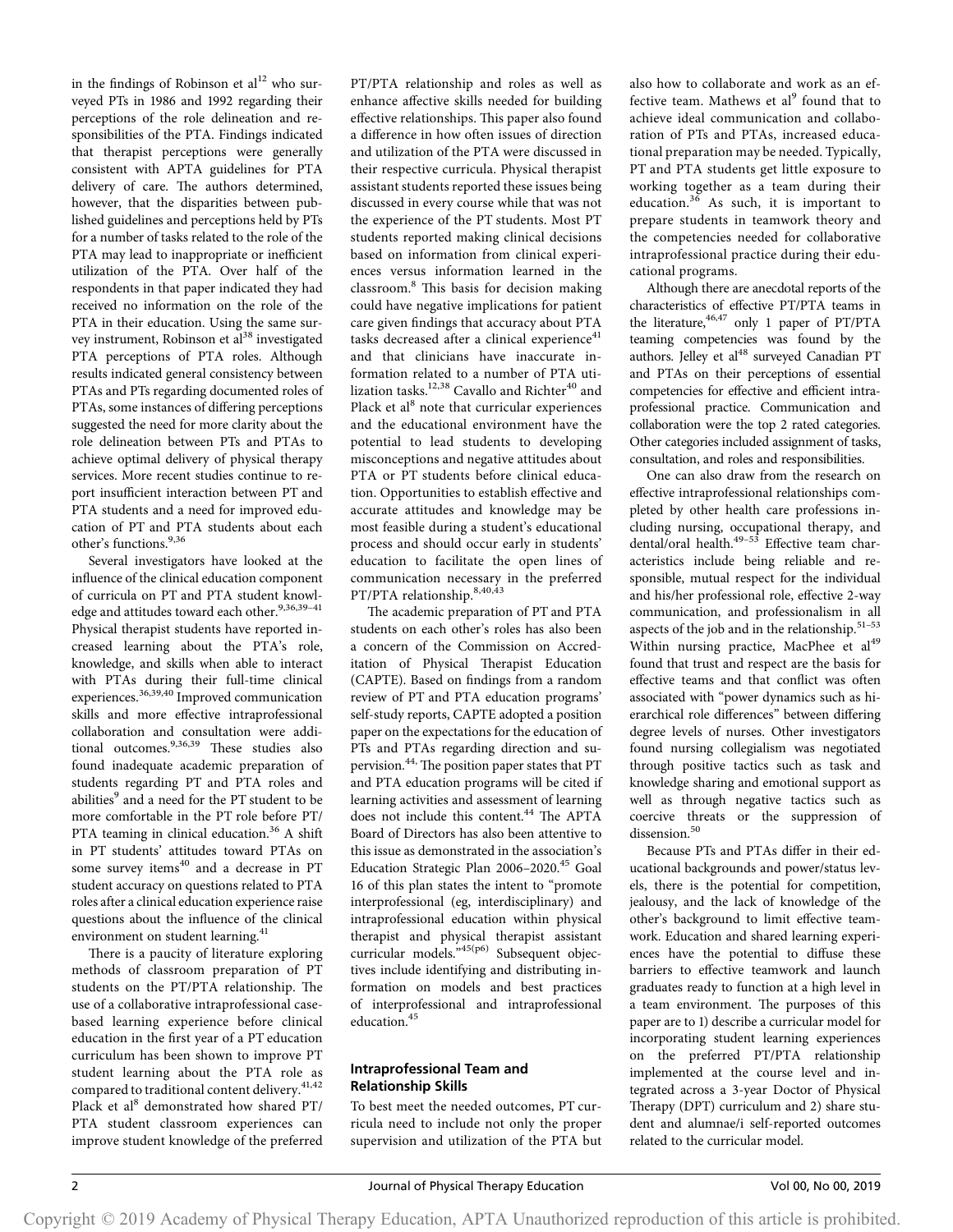#### MODEL DESCRIPTION AND EVALUATION

#### Institutional and Curricular Overview

This PT education program, with 34 students per class, is situated in a liberal arts university with associate, baccalaureate, and graduate programs. A PTA program is one of the associate degree programs. The DPT curriculum is atypical in that courses are organized around practice settings rather than academic disciplines. Students take 1 course at a time, and content within each course is purposefully organized, so that there is a close juxtaposition of medical/behavioral science and clinical application. Since academic disciplines do not define courses in this curricular model, course content is organized into 4 streams that flow through all courses of the curriculum (Figure 1). Within each stream, content is further organized into "threads" that are named similarly to how courses are named in a traditional PT education program (Table 1). The value of iterative learning and reflection are key to the curricular philosophy. The sequencing and juxtaposition of content, both in the classroom and clinic, allows for progression, or spiraling, of learning from basic to complex such that reflective, active, and deep learning is facilitated. A detailed description of this curricular model has been previously published.<sup>54,55</sup>

#### Development of the Physical Therapist/ Physical Therapist Assistant Curricular Thread

Since the inception of the PT education program in 1991, the program has had the unique situation of having a PTA employed as

Figure 1. Content streams represented in course years 1–3.



ditional PT/PTA content.

Objectives and Examples of the Physical Therapist/Physical Therapist

The overarching PT student learning outcomes for the PT/PTA curricular thread

Assistant Curricular Thread

include a knowledge of the educational background of the PTA, state and legislative statutes and rules, and APTA positions relative to direction and supervision of the PTA; communication and teaming skills; skills to manage potential barriers to effective teaming; and the development of a framework of types of tasks to direct and to whom. Specific course learning objectives, derived from these learning outcomes, are listed in Table 2. Learning activities were designed with these outcomes in mind, with the ultimate goal of improving PT students' ability to direct and supervise PTAs in clinical practice. Assignments challenge PT students to access and use available legal, professional, and ethical resources pertaining to direction and supervision of PTAs. The design of the learning activities also encourage PT students to decide what to direct to a PTA and how much supervision to provide considering factors such as skill level and experience of the individual PTA, criticality of the patient's status and a clinician's experience working with PTAs.<sup>56</sup> Finally, the PT/PTA curricular thread creates a venue for current issues in practice to be discussed and debated. Recent issues included in the curriculum are the direction and supervision of support personnel other than the PTA, reimbursement of services provided by the PTA, and advancement of the PTA associate degree to the baccalaureate level.

Course objectives and learning activities for the PT/PTA relationship content are embedded in most courses throughout the DPT curriculum. See Appendix A (Supplemental Digital Content 1, [http://links.lww.](http://links.lww.com/JOPTE/A77) [com/JOPTE/A77\)](http://links.lww.com/JOPTE/A77) for a calendar of the embedded learning activities. The complexity of the activities and decision making is advanced as students progress through the curriculum. Descriptions of selected learning experiences and assignments are detailed below.

Example 1. To prepare for the first collaborative activity with the PTA students, the PT students are introduced to the role of the PTA through a lecture conducted by a PTA at the beginning of year 1. The PT students are presented with a brief history of why the PTA position was created, educational requirements for the PTA, and basic information on the PT's role in direction and supervision. The students read Watt's<sup>56</sup> seminal article, *Task Analysis and* Division of Responsibility, and provide a written response to several guided questions (Appendix B, Supplemental Digital Content 1, [http://links.lww.com/JOPTE/A77\)](http://links.lww.com/JOPTE/A77). Although Watt's <sup>56</sup> article was written in 1971, it remains relevant and is a useful tool in determining what can be directed to a PTA and how much supervision to provide. Three weeks after this

a faculty assistant in both the DPT and PTA programs. Under the supervision of ranked faculty, faculty assistants may engage in teaching, testing, support services, curriculum development, and other teaching related functions. Although objectives focused on the direction and supervision of the PTA were already included in the DPT curriculum, the faculty assistant recognized gaps in the DPT curriculum related to what was being taught about PTAs and brought the topic forward to the DPT faculty for discussion. With the support of the DPT faculty, the DPT curriculum director and the faculty assistant conducted a thorough review of learning objectives related to the role and supervision of the PTA and PT/PTA teaming to determine existing strengths and gaps in what was being taught. Specific PT/ PTA curricular content and timing of the content throughout the curriculum were also reviewed. Based on this review, opportunities to systematically infuse learning experiences related to the PT/PTA relationship across the 3-year curriculum were identified and presented to faculty. Although the faculty response was primarily positive, there were some concerns expressed by faculty about adding more content to an already full curriculum. Many of these concerns were addressed by modifying existing learning experiences to incorporate the ad-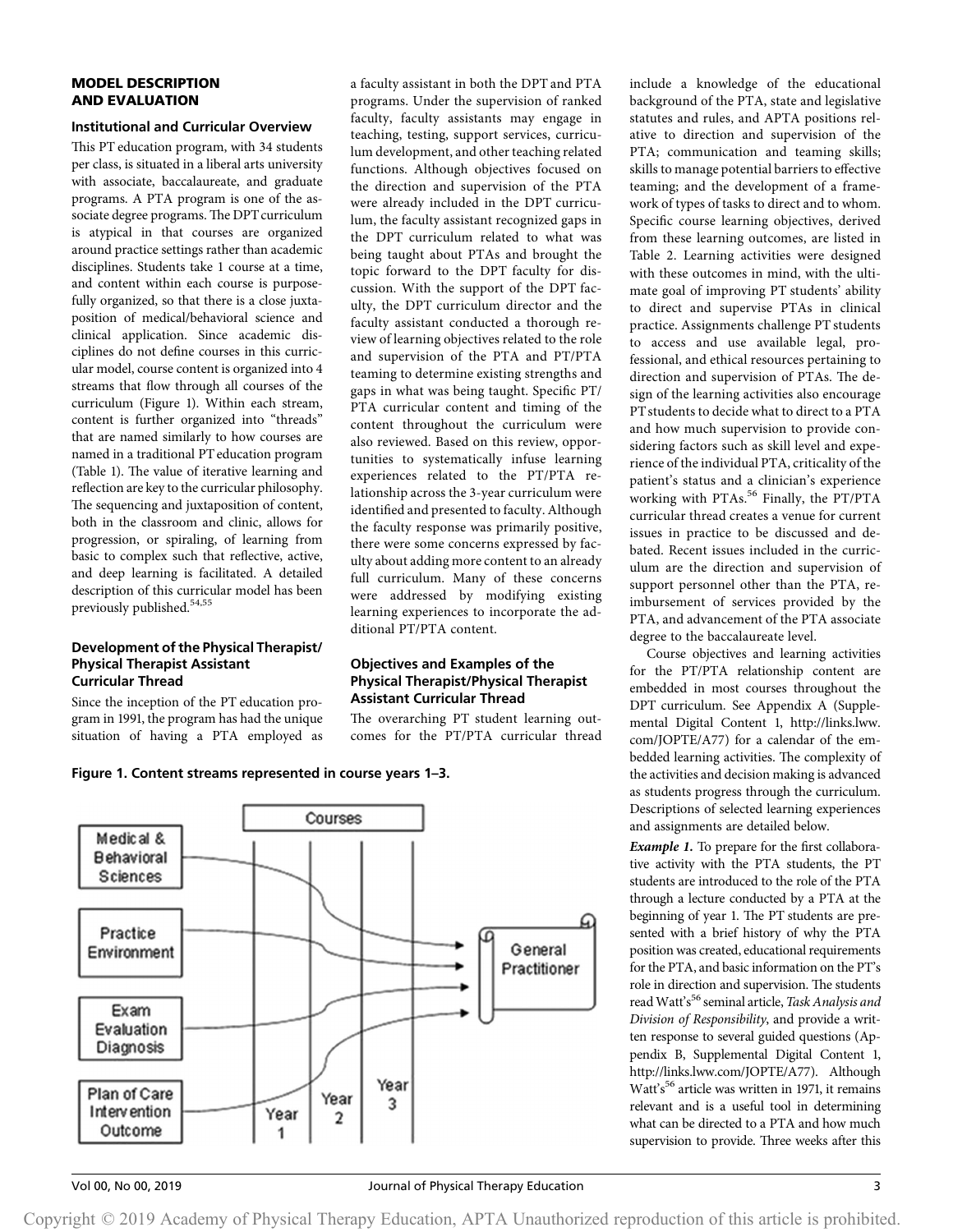# Table 1. Curricular Threads Within 4 Content Streams

| <b>Medical/Behavioral Sciences</b>                                                                                                                                                                                                                            | <b>Practice Environment</b>                                                                                                                                           | <b>Examination, Evaluation, and</b><br><b>Diagnosis</b>                                                                        | Plan of Care, Intervention, and<br>Outcome                                                                                                                                          |
|---------------------------------------------------------------------------------------------------------------------------------------------------------------------------------------------------------------------------------------------------------------|-----------------------------------------------------------------------------------------------------------------------------------------------------------------------|--------------------------------------------------------------------------------------------------------------------------------|-------------------------------------------------------------------------------------------------------------------------------------------------------------------------------------|
| Anatomy<br>Physiology<br>Kinesiology<br><b>Biomechanics</b><br>Pharmacology<br>Neuroscience<br>Pathology<br><b>Nutrition</b><br>Diagnostic imaging<br><b>Behavioral science</b><br>Research/evidence-based<br>practice<br>Teaching/learning<br>Motor learning | Ethics<br>Communication<br>Cultural competence<br>Professional practice<br>Leadership<br>Practice management<br>PT/PTA relationship<br>Interprofessional<br>education | Musculoskeletal<br>Neuromuscular<br>Cardiopulmonary<br>Integumentary<br>Medical screening<br>Gait<br>Health promotion/wellness | Musculoskeletal<br>Neuromuscular<br>Cardiopulmonary<br>Integumentary<br>Medical screening<br>Gait<br>Therapeutic exercise<br><b>Biophysical agents</b><br>Health promotion/wellness |

Abbreviations: PT = physical therapist; PTA = physical therapist assistant.

introductory lecture, the first-year PT and second-year PTA students attend a programsponsored Leadership Symposium. Secondyear PTA students were chosen to be involved in this learning activity as the PTA students enter the program with only 8 required hours of physical therapy observation as compared to the 60 hours required of PT students. An additional 6-week part-time clinical experience completed during their first year enables the PTA students to participate more fully in the event. Practicing PT and PTA clinicians, who demonstrate leadership professionally or in their communities, are invited to speak and interact with students during the symposium. Each clinician shares his/her personal story of leadership development and then facilitates a small group of 7–8 PT and PTA students in activities and discussion about leadership. Near the end of the symposium, PT and PTA students interview each other guided by a list of suggested questions provided by faculty. PT students subsequently turn in a 1- to 2-page written reflection on their initial perception of the role of the PTA and whether that perception changed after the symposium experience. Faculty members keep a copy of this reflection to give back to the students in year 3 (see example 4 below). At the end of the symposium, students complete an evaluation form that asks them what aspects of the symposium were most and least helpful, what changes they would suggest, and if they have any other comments.

Example 2. In fall semester of year 2, PT students join with second-year PTA students for a collaborative treatment planning learning activity. Before the class session, PT students are introduced to a paper patient and in small groups develop a plan of care based on provided examination and evaluation information. Copies of the PT students' plans of care are distributed to the PTA students, and both student groups come to the joint class session with intervention ideas and thoughts about who could deliver the various interventions. The students meet in small groups for 2 hours and engage in collaborative care planning for the patient. PT students must engage in evaluative clinical reasoning as part of their decision making on the direction of interventions to the PTA. The activity concludes with a discussion of case scenarios that highlight the legal, professional, ethical, and interpersonal issues that often occur with intraprofessional teaming. Examples of these case scenarios are located in Appendix C (Supplemental Digital Content 1, [http://](http://links.lww.com/JOPTE/A77) [links.lww.com/JOPTE/A77](http://links.lww.com/JOPTE/A77)). At the end of the session, students complete a written evaluation of the learning experience responding to 6 Likert scale questions about preparation for the session and learning outcomes from the session. They also report 1–2 "take home" messages/outcomes from the experience related to effective PT/PTA teaming.

Example 3. In the fall semester of year 3, PT students participate in a structured debate focusing on the issue of support personnel. In this simulated case, students are "working" at an outpatient clinic and have been asked to help decide whether the clinic should hire an athletic trainer or a PTA. Using a variety of resources, students analyze and prepare arguments for both sides before the debate. On the day of the debate, students are randomly assigned a position to defend as a debate team. A structured debate lends itself well to discussion of professional issues. Debate topics can be changed to reflect current practice issues.

Example 4. The final activity of the PT/PTA curricular thread occurs during a third-year ethics and leadership summit just before graduation. The PT students review available legal, professional, and ethical resources on the PT/PTA relationship, share and reflect on their experiences working with PTAs throughout their clinical education rotations, and have the opportunity to discuss any remaining questions. Students complete a final written reflection assignment in which they review their initial reflection on the PT/ PTA team (see example 1), written in their first DPT course of year 1. Students respond to questions related to how their knowledge, perceptions, and competence in the skills required to team with a PTA have progressed and changed over the course of their 3-year DPT educational program.

In addition to the examples highlighted above, there are several additional learning experiences and written assignments spaced throughout the curriculum (Appendix A, Supplemental Digital Content 1, [http://](http://links.lww.com/JOPTE/A77) [links.lww.com/JOPTE/A77\)](http://links.lww.com/JOPTE/A77). Physical therapist students are presented with clinical situations from a variety of practice settings where they must consider contextual factors and are asked to decide whether or not to direct interventions to a PTA and provide a rationale supporting their decision. Each of these assignments presents a profile of a PTA and patient/client information. For example, in an acute care case, the PT student analyzes and justifies his/her decision to allow or not allow an experienced PTA to change an assistive device from a walker to a quad cane after gait training has been initiated by the PT (Appendix D, Supplemental Digital Content 1, [http://links.lww.](http://links.lww.com/JOPTE/A77) [com/JOPTE/A77\)](http://links.lww.com/JOPTE/A77). In an assignment involving wound care, the PT students are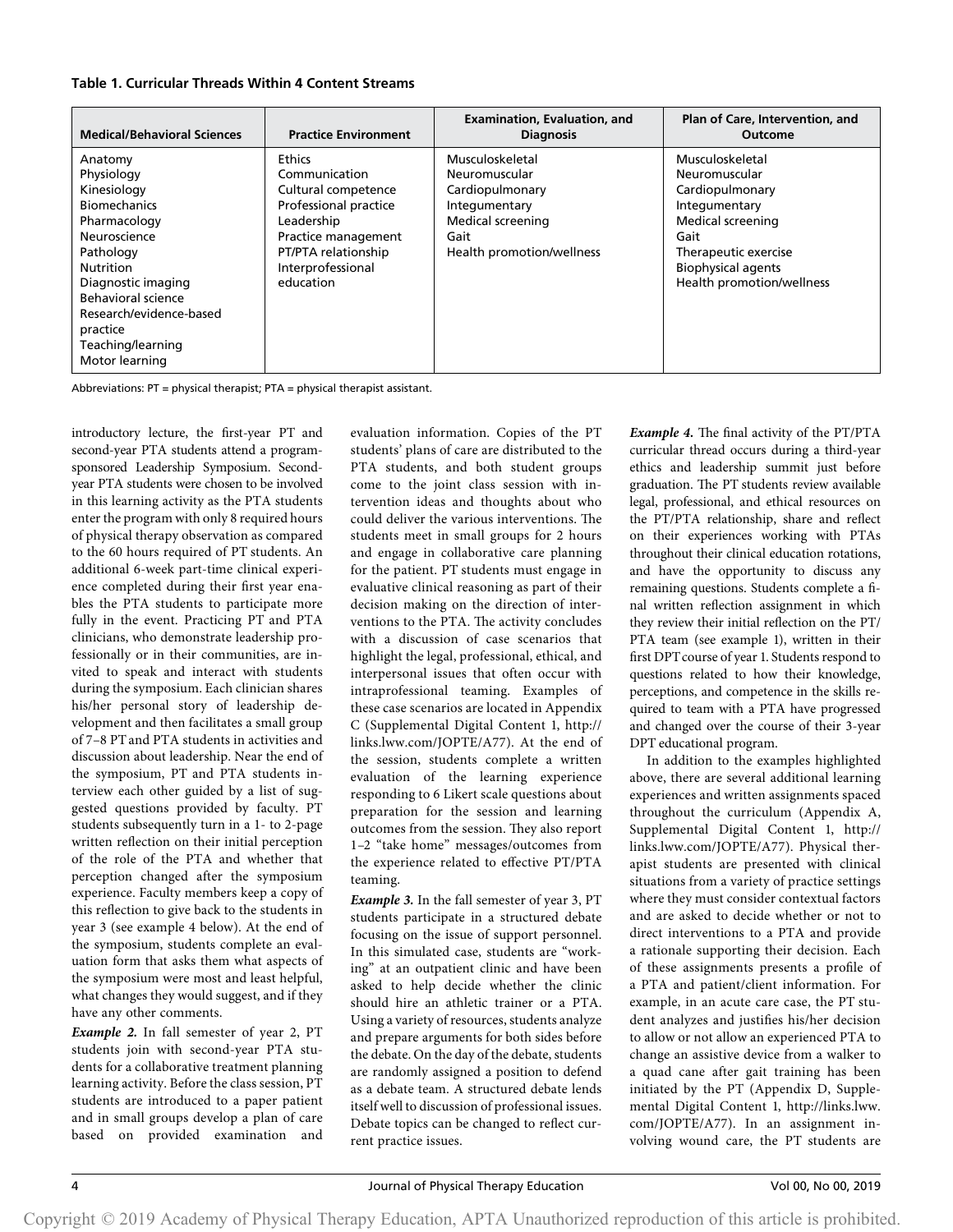# Table 2. Graduate Survey: Level of Preparation in PT/PTA Curricular Content (Classes 2013–2016; n = 126/130; 96.9% Response Rate)

| On Completion of the PT/PTA Curricular Content I<br>Am Able to:                                                                                                                                                                                                                                              | <b>Well-Prepared</b> | <b>Adequately Prepared</b> | Underprepared |
|--------------------------------------------------------------------------------------------------------------------------------------------------------------------------------------------------------------------------------------------------------------------------------------------------------------|----------------------|----------------------------|---------------|
| 1. Identify components of the preferred PT/PTA<br>relationship that promote efficient, high-<br>quality patient/client care.                                                                                                                                                                                 | 73.8%                | 26.2%                      |               |
| 2. Compare and contrast PT and PTA expertise,<br>educational background, knowledge, and<br>values.                                                                                                                                                                                                           | 67.5%                | 31.7%                      | 0.8%          |
| 3. Identify the legal and ethical basis for physical<br>therapy service including applicable state and<br>federal laws, and the physical therapy Code of<br>Ethics.                                                                                                                                          | 73.8%                | 24.6%                      | 1.6%          |
| 4. Describe the educational preparation of PT<br>assistants, physical therapy aides, and others<br>involved in physical therapy services.                                                                                                                                                                    | 61.9%                | 34.1%                      | 4.0%          |
| 5. In accordance with the state Physical Therapy<br>Practice Act, explain:<br>a. Legally appropriate direction of "first<br>treatment"<br>b. Role of the PT and PTA in adjusting<br>parameters within the plan of care (ie,<br>biophysical agent parameter, massage<br>techniques)                           | 79.4%                | 19.8%                      | 0.8%          |
| 6. Based on a set of facts involving a PT, analyze<br>potential legal issues involving direction of<br>duties.                                                                                                                                                                                               | 76.0%                | 23.2%                      | 0.8%          |
| 7. Using APTA position statements and legal<br>and ethical guidelines, articulate and support<br>my rationale for directing (or not directing)<br>joint mobilizations to a PT assistant.                                                                                                                     | 73.0%                | 25.4%                      | 1.6%          |
| 8. During a case simulation, choose elements of<br>a plan of care that may be directed to a PT<br>assistant after the initial treatment, and provide<br>a sound rationale.                                                                                                                                   | 81.7%                | 17.5%                      | 0.8%          |
| 9. Demonstrate skills that foster PT/PTA<br>teamwork:<br>a. Recognition of roles<br>b. Communication skills<br>c. Respect for PT/PTA's knowledge base<br>d. Appropriate direction of duties<br>e. Effective problem solving of potential<br>barriers to effective teamwork<br>f. Collaborative care planning | 79.4%                | 19.8%                      | 0.8%          |
| 10. Apply the PTA Direction and Supervision<br>Algorithms in decision making relative to<br>direction of interventions to a PTA.                                                                                                                                                                             | 69.0%                | 29.4%                      | 1.6%          |
| 11. Given a case scenario, ensure that<br>examination, evaluation, diagnosis, prognosis,<br>and plan of care are conducted by a PT and not<br>a PT assistant and explain why this is the case.                                                                                                               | 86.5%                | 13.5%                      |               |
| 12. Identify legal, ethical, professional, and<br>behavioral issues in a PT/PTA team case scenario.                                                                                                                                                                                                          | 81.6%                | 17.6%                      | 0.8%          |

Abbreviations: APTA = American Physical Therapy Association; PT = physical therapist; PTA = physical therapist assistant.

asked to use legal, professional, and ethical resources to support an argument for and against directing interventions such as sharp debridement to a PTA.

Besides the relationship building that occurs during the joint classroom learning experiences, opportunities to interact with PTA students outside of the formal

classroom further facilitate team building. In a culminating service learning experience for both programs, PTand PTA students spend 2 weeks working together in an immersion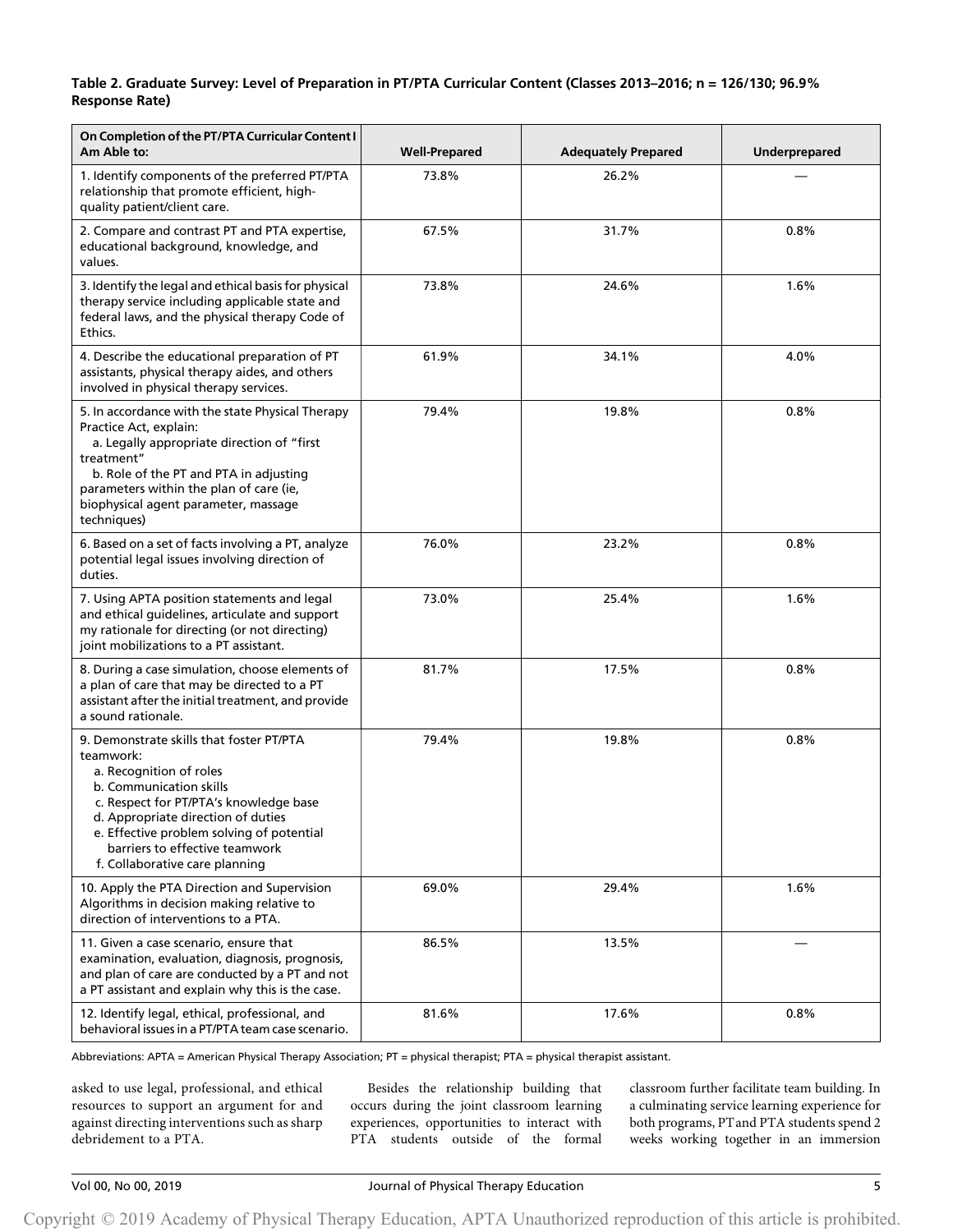# Table 3. Outcome Themes of PT/PTA Classroom Learning Experiences (Model Examples 1, 2, and 4)

| <b>Themes</b>                                                                                        | <b>Quotes From Evaluation of Student Learning Experiences</b>                                                                                                                                                                                                                                                                                                                                                                                                                                                                                                                                                                                                                                                                                   |
|------------------------------------------------------------------------------------------------------|-------------------------------------------------------------------------------------------------------------------------------------------------------------------------------------------------------------------------------------------------------------------------------------------------------------------------------------------------------------------------------------------------------------------------------------------------------------------------------------------------------------------------------------------------------------------------------------------------------------------------------------------------------------------------------------------------------------------------------------------------|
| Increased knowledge and understanding of PTA perspective/views,<br>roles, and educational background | "The interview portion gave us the opportunity to understand<br>a PTA's perspective and their roles." (Leadership Symposium)                                                                                                                                                                                                                                                                                                                                                                                                                                                                                                                                                                                                                    |
|                                                                                                      | "When I first started PT school, I was not exactly sure how a PTA<br>could be utilized in a clinical setting, how thorough of an education<br>they received, or why somebody would choose to be a PTA over a PT.<br>Over the past 3 years, I feel my view of PTAs, what they can do, and<br>how knowledgeable they are has changed tremendously. I have<br>a much better understanding of what their education entails and<br>how helpful and important they are to patient care." (Year 3 Final<br>Integration/Reflection)                                                                                                                                                                                                                     |
| Importance of PT/PTA communication and relationship                                                  | "Communication is key. Be willing to have conversations that might<br>be difficult. We are all on the same team and want what is best for<br>the patient." (Year 2 geriatric course DPT/PTA student session)                                                                                                                                                                                                                                                                                                                                                                                                                                                                                                                                    |
|                                                                                                      | "Working together and keeping open communication allows both<br>PTs and PTAs to work at the top of their license." (Year 2 Geriatric<br>Course DPT/PTA Student Session)                                                                                                                                                                                                                                                                                                                                                                                                                                                                                                                                                                         |
|                                                                                                      | "My initial reaction to reading my reflection from DPT 5000 [1st DPT<br>course/Leadership Symposium] was how naïve I was. I definitely<br>understood the importance of having a good PT/PTA relationship<br>and how, ultimately, it is the patient who either suffers or benefits<br>from the quality of the PT/PTA relationship. However, I had no idea<br>how to achieve a productive and positive PT/PTA relationship. I was<br>idealistic and had no concept of what that relationship actually<br>looked like clinically and how much effort and intentionality is<br>required to establish a productive working relationship We were<br>well prepared in school with many resources to utilize." (Year 3 Final<br>Integration/Reflection) |
| Effective PT/PTA teaming can increase efficiency and improve<br>patient care                         | "We're on the same team and same page-it's all about the patient.<br>Great ideas from both PT and PTAs, more experience and eyes $\rightarrow$ better<br>for the patient." (Year 2 Geriatric Course DPT/PTA Student Session)                                                                                                                                                                                                                                                                                                                                                                                                                                                                                                                    |
|                                                                                                      | "I now understand  that the ultimate goal to strive for-[PT/PTA]<br>teamwork and communication-can allow a patient to thrive and<br>achieve their outcomes quicker and more effectively." (Year 3 Final<br>Integration/Reflection)                                                                                                                                                                                                                                                                                                                                                                                                                                                                                                              |
| Increased knowledge about and confidence in direction/supervision<br>of a PTA                        | "I am happy with the PTA thread we have had throughout this<br>curriculum because I feel competent and confident in my ability to<br>direct and supervise a PTA as a new graduate." (Year 3 Final Reflection)                                                                                                                                                                                                                                                                                                                                                                                                                                                                                                                                   |
|                                                                                                      | "From working with PTAs [clinical] and completing the PT/PTA<br>thread in the program, I feel that now I have a much better<br>understanding of the decision making process when determining<br>what is appropriate to be directed to a PTAI have a better handle<br>on what the team and relationship should look like." (Year 3 Final<br>Reflection)                                                                                                                                                                                                                                                                                                                                                                                          |
| More opportunities to interact with PTA students                                                     | "Why don't we have more arranged time/classes with the PTAs to<br>build teamwork/relationships?" (leadership symposium)                                                                                                                                                                                                                                                                                                                                                                                                                                                                                                                                                                                                                         |
|                                                                                                      | "It would be nice to spend more time with the PTA students to<br>interact." (leadership symposium)<br>"It was nice to get to collaborate with the PTA class; we should do it<br>more often. I think it will be very beneficial in the working world."<br>(Year 2 Geriatric Course DPT/PTA Student Session)                                                                                                                                                                                                                                                                                                                                                                                                                                      |
|                                                                                                      | "I wish there was more time for just open discussion and social events<br>to build these [PT/PTA student] relationships and networking." (Year<br>3 Final Reflection)                                                                                                                                                                                                                                                                                                                                                                                                                                                                                                                                                                           |

Abbreviations: DPT = doctor of physical therapy; PT = physical therapist; PTA = physical therapist assistant.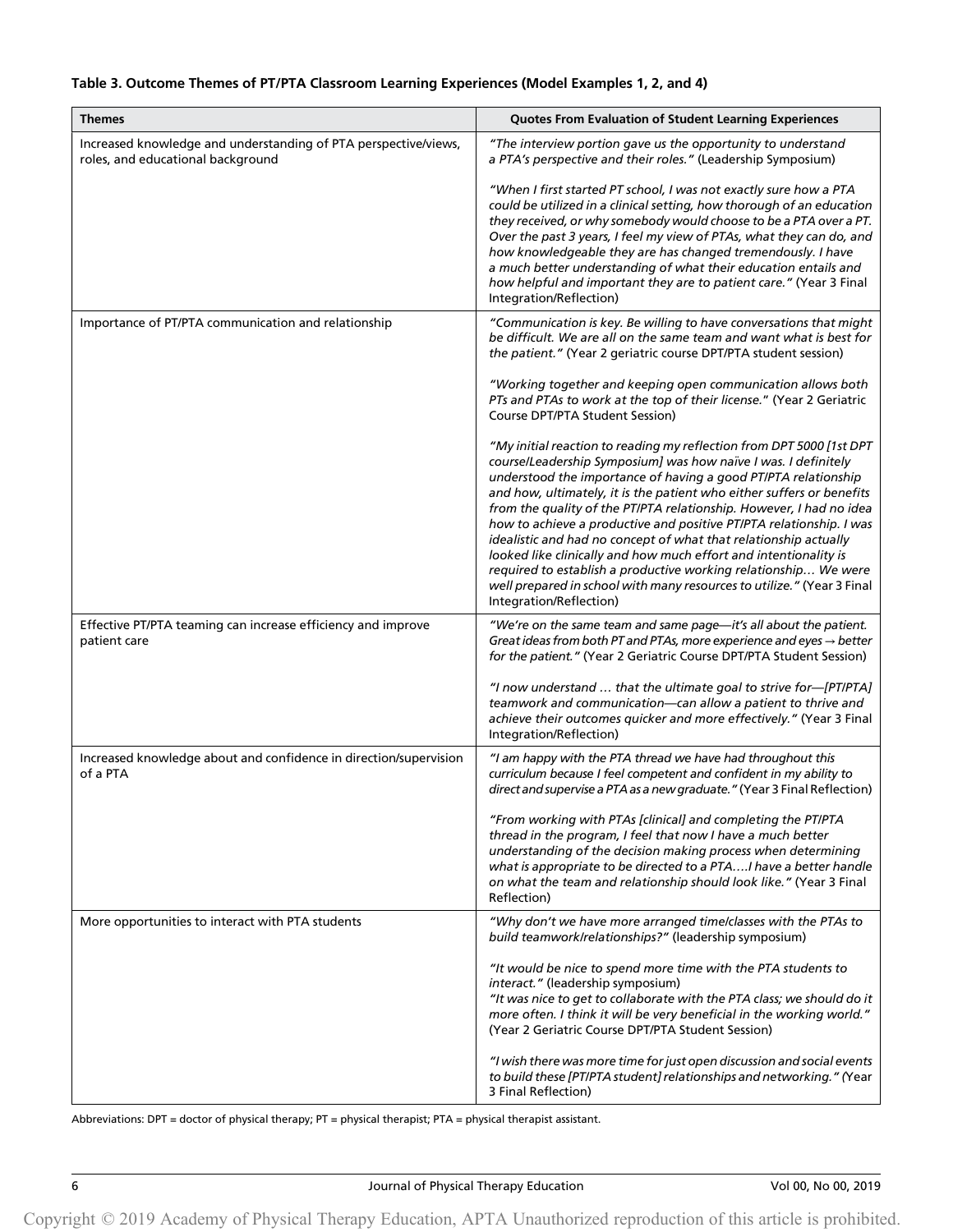### Table 4. Survey of 2006–2018 Alumnae/i One-Year Postgraduation

|                                        | <b>Have Worked or Are</b><br><b>Presently Working</b><br><b>With PTAs</b> | Feel the PT/PTA Educational Learning<br><b>Experiences Better Prepared You to</b><br><b>Work in the Clinic</b> |
|----------------------------------------|---------------------------------------------------------------------------|----------------------------------------------------------------------------------------------------------------|
| 2006<br>RR 70% (n = 14/20)             | 93%                                                                       | 29%                                                                                                            |
| 2007<br>RR 60% ( $n = 18/30$ )         | 72%                                                                       | 50%                                                                                                            |
| 2008<br>RR 52% ( $n = 14/27$ )         | 79%                                                                       | 57%                                                                                                            |
| 2009<br>RR 52% (n = 13/25)             | 85%                                                                       | 62%                                                                                                            |
| 2010<br>RR 60% ( $n = 18/30$ )         | 89%                                                                       | 44%                                                                                                            |
| 2011<br>RR 57% (n = 17/30)             | 94%                                                                       | 59%                                                                                                            |
| 2012<br>RR 58% (n = 15/26)             | 93%                                                                       | 60%                                                                                                            |
| 2013<br>RR 28% <sup>a</sup> (n = 8/29) | 88%                                                                       | 88%                                                                                                            |
| 2014<br>RR 55% (n = 18/33)             | 83%                                                                       | 93%                                                                                                            |
| 2015<br>RR 61% ( $n = 20/33$ )         | 88%                                                                       | 100%                                                                                                           |
| 2016<br>RR 59% (n = 20/34)             | 94%                                                                       | 94%                                                                                                            |
| 2017<br>RR 67% (n = 22/33)             | 82%                                                                       | 94%                                                                                                            |
| 2018<br>RR 65% (n = 22/34)             | 86%                                                                       | 94%                                                                                                            |

Abbreviations: PT = physical therapist; PTA = physical therapist assistant; RR = response rate. <sup>a</sup>Lower response rate attributed to additional 2013 program surveying of all alumnae/i.

experience at a local, national, or international service learning site. The DPT and PTA programs have also established a PT club that is open to all PT and PTA students. The PT club is led by students from both programs with a faculty liaison from each program. The PT club members plan social, volunteer, and service activities for both groups of students providing opportunities outside of the academic setting for interaction and relationship building between the student groups.

# OUTCOMES OF THE MODEL

Quantitative and qualitative educational outcome data related to the model were collected from the 2013–2018 DPT program cohorts. The 2013 cohort was the first to complete the longitudinal PT/PTA thread model. For select PT/ PTA learning experiences, additional years of outcome data are available as the learning experiences were in place before implementation of the model and retained as part of the longitudinal approach to the PT/PTA curricular content. Physical therapist student data include evaluation of classroom learning experiences as described above and student perceptions of achievement of the program's PT/PTA curriculum objectives collected as part of a graduate exit survey. Alumnae/i feedback on the effectiveness of the PT/PTA curriculum in preparing them for teaming with PTAs in clinical practice was collected through annual program assessment surveys. Secondary use of the assessment data was categorized as exempt by the University's Institutional Review Board. Where appropriate, under each outcome described below, the learning objectives assessed from Table 2 are noted in parenthesis.

### Physical Therapist/Physical Therapist Assistant Classroom Learning Experiences Assessment

Qualitative evaluation feedback was collected on the Leadership Symposium (example 1), the Year 2 Geriatric Course DPT/ PTA Student Session (example 2), and the Year 3 Final Integration and Reflection (example 4) and is summarized in Table 3. Responses to the open ended evaluation questions were initially independently reviewed by the authors using an inductive approach with no predefined coding criteria to determine categories.<sup>57</sup> The authors identified very similar themes as there was a great deal of consistency in the PT student responses. Determination of the final themes and selection of the supporting quotes was completed collaboratively. Quantitative data, collected as part of the evaluation of the Geriatric Course PT/PTA Student Session (example 2), are reported below in percentages.

Year 1 Leadership Symposium/Interview of a Physical Therapist Assistant Student. Two themes/outcomes of the Leadership Symposium, reported consistently across years by most PT students, relative to their interaction with the PTA students were 1) an increased understanding of the PTA perspective/views, roles, and background (Table 2 objectives 2, 4, 9) and 2) a desire for more opportunities to interact with the PTA students (Table 3). It should be noted that more opportunities to learn with and interact with the PTA students have been reported after nearly every PT/PTA activity within this model.

Year 2 Geriatric Course Joint Doctor of Physical Therapy/Physical Therapist Assistant Student Session. Quantitative data from student evaluations of this class session indicate that  $96.5\%$  (n = 330/342) of the PT students in this class session from 2008 to 2018 strongly agree or agree that the activity enhanced their understanding of PTA direction and supervision issues (Table 2 objectives 3, 5, 8, 9, 10, 11, 12). As illustrated in the quotes in Table 3, the themes that emerged from review of the "take home" messages reported by students support that they learn the importance of PT/PTA communication (Table 2 objective 9b) and that effective teaming with a PTA has the potential to increase efficiency and improve patient care (Table 2 objective 1).

Year 3 Final Integration and Reflection. Analysis of the student reflection responses on how their knowledge and skill in teaming with a PTA progressed and changed over the course of their 3-year educational program triangulated and enhanced the themes already identified in the Leadership Symposium and Geriatric Course PT/PTA session evaluations (Table 3). In addition, the theme of increased knowledge about and confidence in the supervision and direction of a PTA (Table 2 objectives 3, 5–8, 9d, 10, 12) was identified from the reflections.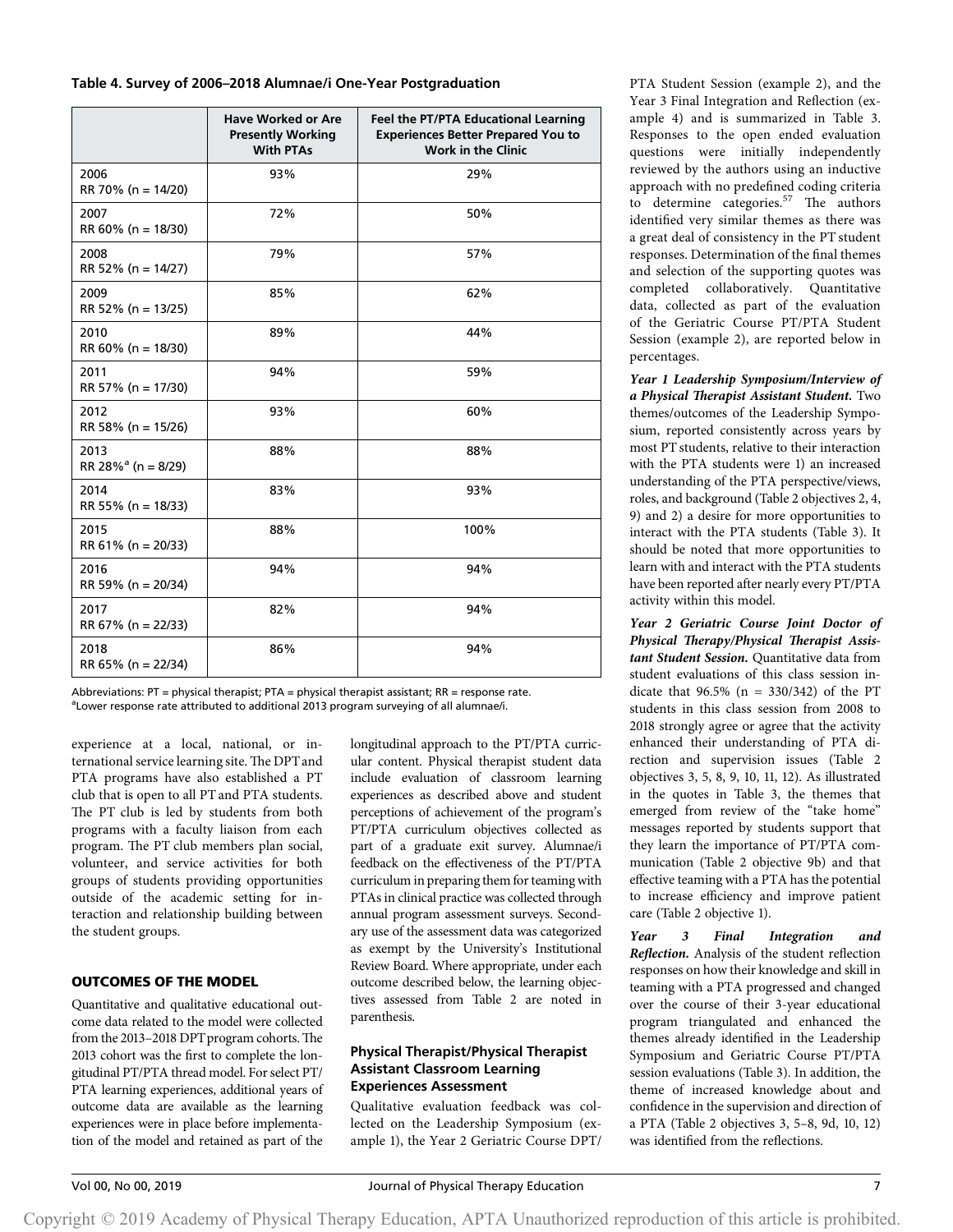### Graduate and Alumnae/i Physical Therapist/Physical Therapist Assistant Curricular Thread Assessment

Summative data on the PT/PTA curricular thread were collected from graduating students and program alumnae/i using Qualtrics surveys sent through email that contained a link to the survey.<sup>58</sup> The results are reported in percentages.

Graduate Surveys. The DPT program assessment plan includes an exit survey completed by each cohort in May just before graduation. Questions on attainment of the PT/PTA objectives were added to the survey for the 2013–2016 cohorts. The survey is sent in the last week of the final academic course. Students are on campus where they are reminded and strongly encouraged to complete the survey resulting in excellent response rates. The 2013–2016 cohorts were asked to rate their perceived level of preparation in 12 areas taken from first-, second-, and third-year course objectives related to the PT/PTA curricular content. Most respondents indicated they were well prepared or adequately prepared in all areas (see Table 2, objectives 1–12).

1-Year Postgraduation Survey of Alumnae/i. As part of the DPT Program assessment plan, a 2-part survey is emailed to each graduate 1-year postgraduation. A reminder email is sent 2 weeks after the original to encourage participation. As part of the survey, each graduate is asked if she/he has or currently works with PTAs in their practice and if the PT/PTA educational experiences helped better prepare him/her for clinical practice. These questions have been asked since the inaugural DPTclass graduated (2006) as the curriculum has always contained 2–3 PT/PTA educational experiences. The same questions are now asked of the DPT program graduates who have completed the longitudinal PT/PTA curriculum. To date, 6 classes (2013–2018) have experienced the entire 3-year PT/PTA integrated curriculum content and been in practice for 1 year when surveyed. There has been a definite upward trend in graduates' perceptions of their preparation in the preferred PT/PTA relationship since implementation of the longitudinal curriculum (ie,  $2013-2018$ ). This is evidenced by the consistently high percentage (88–100%) of respondents during 2013–2018 who indicated the PT/ PTA educational learning experiences better prepared them to work in the clinic (Table 4).

Specific comment items cited by survey respondents that helped better prepare them to work with PTAs included "understanding the practice act and their job duties"; "knowing what their scope is and utilizing them at the top of their licenses, so I can be at the top of my license too"; "understanding their education/

training"; "learning about legal responsibilities of PT/PTA relationship"; and "having Jessica talk to us often re: PT/PTA relationship and feeling open to ask questions to her" (Table 2 objectives 2, 3, 4).

These outcomes support that the PT/PTA thread curriculum goals were achieved using this model. Although the example classroom learning experiences each had a different focus, the learning outcomes are interrelated and provide triangulation of the thematic findings. Alumnae/i outcomes validate that education on the preferred PT/PTA relationship along with shared PT/PTA learning experiences integrated throughout a DPT curriculum launches graduates well prepared to function in the PT/PTA team environment in multiple clinical settings.

#### DISCUSSION AND CONCLUSION

The integrated 3-year PT/PTA curricular thread described in this paper incorporates content and learning activities that focus on the direction and supervision of a PTA across several clinical settings. Students develop PT/ PTA teaming skills that are transferable to multiple clinical settings through learning experiences involving differing practice setting contexts. That the skills are transferable is supported by the high percentage of graduates of the DPT program, working in a variety of settings, who report the longitudinal PT/PTA curriculum better prepared them for work in their clinic setting.

Before implementation of the longitudinal approach to teaching PT/PTA relationship content, there were PT/PTA learning activities in the DPT curriculum; however, they were not presented in an intentional, consistent, or coordinated manner. Now the PT students revisit the PT/PTA content at various points throughout the curriculum, reinforcing and building on their previous learning through reflection on clinical education experiences and synthesis of clinical and classroom learning. The iterative long-term exposure to PT/PTA preferred relationship content and the presence of a PTA faculty assistant working alongside core faculty for many of the experiences may not only reinforce student learning; it also provides a message through the formal and informal curriculum about its importance.<sup>59</sup>

Many of the classroom learning experiences provide opportunities to practice communication and collaboration with PTA students; 2 of the competencies Jelley et  $al<sup>48</sup>$ found most essential to effective PT/PTA teaming. Since implementation of the PT/ PTA curricular thread, 99% of the 2013–2016 respondents reported on the graduate survey that they were adequately or well prepared to demonstrate the skills that foster this PT/PTA teamwork. These skills include recognition of roles, communication skills, respect for the PT/PTA's knowledge base, appropriate direction of duties, effective problem solving of potential barriers to effective teamwork, and collaborative care planning. As a potential added bonus, these skills are consistent with those detailed in the expanding literature on IPE and teams.<sup>60-63</sup> As such, PT students should be able to incorporate learned teaming principles with all health care providers.

PT student feedback on the PT/PTA curricular thread supports that one of the most valuable aspects of the learning experiences is interacting in the classroom with PTA students. The students report increased knowledge, confidence, and trust of the knowledge and skills of PTAs after in-class learning experiences and interactions. Often the PT students are surprised and impressed with how much the PTA students know. A direct result of this increased knowledge and confidence in PTAs is the high percentage (99%) of the 2013–2016 graduating PT students who felt adequately or well prepared to choose elements of a plan of care that may be directed to a PTA and provide a sound rationale for doing so. One-year postgraduation program alumnae/i report the learning is retained and prepared them for PT/PTA teaming in clinical practice. It is logical to assume that improved skill and knowledge pertaining to what can be directed to a PTA, as well as how much supervision to provide PTAs, results in PTs having more opportunity to practice at the top of their license. Appropriately matching the provider to the intervention also leads to more efficient and cost effective patient care.<sup>1</sup> One would additionally expect that a well-functioning PT/PTA team would result in a better working environment for both which could impact staff retention.

Throughout all the PT/PTA learning experiences, PT students are challenged to access and use the professional, legal, and ethical resources that guide direction and supervision of PTAs. Routine use of these resources may help combat Plack et al's<sup>8</sup> finding that many decisions PTs make in the clinic are based on information they learned during clinical experiences. The clinical education of PTstudents is particularly important in light of research indicating that PT clinicians may have received no information on the role of the PTA in their education or may hold inaccurate information related to a number of PTA utilization tasks.<sup>12,38</sup> Colgrove and Van Hoose<sup>41</sup> recently found PT students experienced "unlearning" of classroom content on the role of the PTA during a clinical education experience. This finding could indicate that students are experiencing dissonance between classroom learning and what they observe in the clinic and that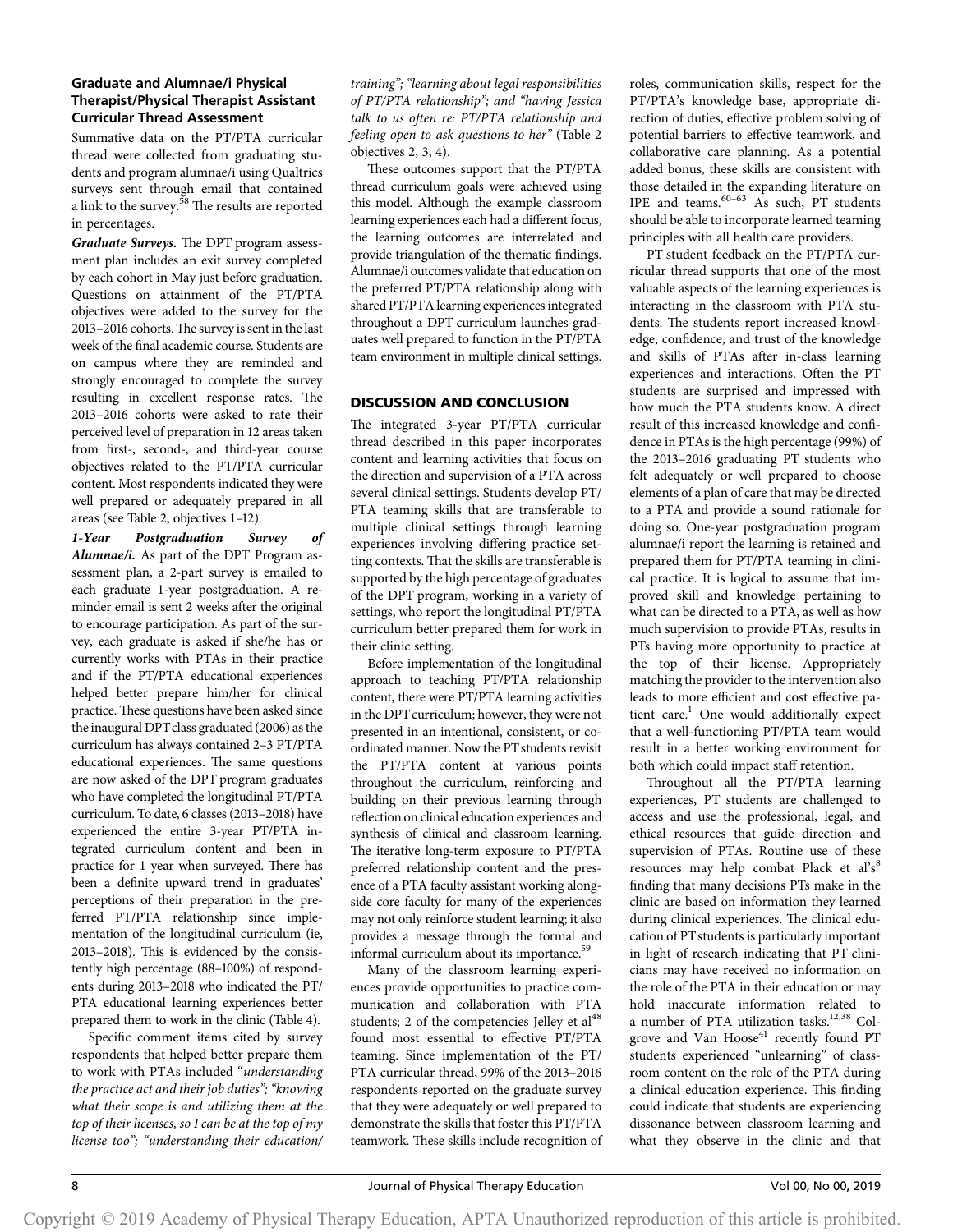inaccurate clinical instructor knowledge and perceptions of the PTA role passed along to students overrides classroom learning.<sup>41,64</sup> Improved academic preparation before and after clinical education experiences can help bridge the academic and clinical practice gap relative to the PT/PTA relationship. Having the opportunity to revisit and spiral PT/PTA content and reflect on clinical experiences throughout the 3 years of their education, versus 1–2 isolated learning experiences, provides multiple occasions for students to discuss discrepancies between their academic learning and what was observed and practiced in the clinic. It is our belief that graduates well versed in the preferred PT/PTA relationship will have the knowledge and confidence to educate other practicing clinicians and serve as role models to students as they learn about the preferred PT/PTA relationship.

Although not necessary for implementation of the PT/PTA learning activities described in this paper, student feedback indicates support and appreciation for the involvement of a PTA in the delivery of this content. Having a PTA in the classroom alongside a PT faculty member can model the relationship between the 2 in the clinic and may help address the need identified by Jelley et al<sup>36</sup> for students to be more comfortable with PT/PTA teaming before clinical education. Students are able to learn firsthand about the educational preparation of a PTA, the rules and regulations pertaining to direction and supervision of a PTA, and see effective teaming in the classroom setting. It can also provide a safe place to ask questions of a PTA and share experiences before or after clinical education.

Many institutions either have, or the potential exists, for partnerships with neighboring PTA educational programs. Our outcomes and existing literature indicate there is significant value in bringing both groups of students together for socializing or collaborative learning activities.8 Many of the collaborative learning activities described in this paper could be delivered in face-to-face or virtual modes depending on physical proximity to a PTA program. For example, PT or PTA students could travel to meet for in-person interviews and discussion about their respective roles in the PT/PTA team. Collaborative care planning activities could occur virtually. Physical therapist program faculty could invite PTAs into their classrooms to participate in teaching various classroom or laboratory learning activities to promote learning outcomes described in the paragraph above.

The challenges experienced during implementation of this PT/PTA curricular thread were minimal because of the support of the DPT program director and faculty who value curricular innovation. In addition, for the

most part, development of existing learning experiences was able to be modified rather than creating new or additional activities. Although we experienced a smooth transition implementing this integrated curricular thread, we recognize there may be challenges for institutions looking to incorporate similar content and strategies. Potential challenges could include existing DPT faculty not having the interest in or knowledge of PTA education, direction, and supervision. There could be reluctance from some or all faculty members to add additional content or modify existing activities to include information about the PTA. This factor can be especially challenging in already overcrowded curricula with ever increasing expectations and demands. Coordinating schedules for collaborative learning activities for PT and PTA students can also present a significant challenge. Finally, as the emphasis on IPE continues to increase it may take priority over preparation of students for intraprofessional practice.

# Limitations

This work has limitations. The model was implemented with a relatively small number of PT students at 1 university which houses both a PTand a PTA educational program. As such, the model may not readily work for other PT education programs. The reliance on student and alumnae/i self-report on the assessment instruments is a limitation of the model's outcomes. Finally, although survey response rates were good, it is unknown whether the nonrespondents had different perceptions of the model from those of the respondents. In hindsight, a formal research paper comparing cohorts who have not gone through the longitudinal PT/PTA curriculum with those who have completed the model would have provided additional and stronger outcome data. Contrasting the impact of covering the PT/ PTA relationship content in this integrated approach across multiple courses as compared to a single course would be of interest. The impact of having a PTA participating in the education of PT students also warrants further investigation as does how more thorough and intentional PT/PTA relationship preparation impacts PTA utilization in clinical practice.

# **CONCLUSION**

Physical therapist assistants can play a significant role in partnership with PTs in the delivery of efficient, cost-effective physical therapy services.<sup>8,9</sup> It is vital that PT students are prepared with the knowledge, skills, and professional attitudes for this partnership before entering the workforce.<sup>65</sup> This integrated PT/ PTA curricular thread model may be useful to PT educators who wish to improve the

preparation of their students to appropriately use and supervise PTAs in clinical practice.

# **REFERENCES**

- 1. Porter ME, Lee TH. The strategy that will fix health care. Harv Bus Rev. 2013;91:50-70.
- 2. Sheldon M, Cavanaugh JT, Croninger W, et al. Preparing rehabilitation healthcare providers in the 21st century: Implementation of interprofessional education through an academicclinical site partnership. Work. 2012;41:269-275.
- 3. Bridges DR, Davidson RA, Odegard PS, Maki IV, Tomlowiak J. Interprofessional collaboration: Three best practice models of interprofessional education. Med Educ Online. 2011;16:1-10.
- 4. Swisher LL, Woodard LJ, Quillen WS, Monroe ADH. Centralized and decentralized organizational models of interprofessional education for physical therapists and medical students. J Phys Ther Educ. 2010;24:12-18.
- 5. Richardson J, Letts L, Childs A, et al. Development of a community scholar program: An interprofessional initiative. J Phys Ther Educ. 2010;24:37-43.
- 6. Arenson C, Umland E, Collins L, et al. The health mentors program: Three years experience with longitudinal, patient-centered interprofessional education. J Interprof Care. 2015;29:138-143.
- 7. Trommelen RD, Hebert L, Nelson TK. Impact on physical therapy and audiology students of an interprofessional case-based learning experience in education of vestibular disorders. J Allied Health. 2014;43:194-200.
- 8. Plack MM, Williams S, Miller D, et al. Collaboration between physical therapist and physical therapist assistant: Fostering the development of the preferred relationship within a classroom setting. J Phys Ther Educ. 2006;20:3-13.
- 9. Mathews H, Smith S, Hussey J, Plack MM. Investigation of the preferred PT-PTA relationship in a 2:2 clinical education model. J Phys Ther Educ. 2010;24:50-61.
- 10. Clynch H. The Role of the Physical Therapist Assistant: Regulations and Responsibilities. Philadelphia, PA: FA Davis; 2017.
- 11. United States Department of Labor. Bureau of labor statistics: Occupational employment statistics for physical therapist assistants. [http://www.](http://www.bls.gov/ooh/Healthcare/Physical-therapist-assistants-and-aides.htm) [bls.gov/ooh/Healthcare/Physical-therapist-assis](http://www.bls.gov/ooh/Healthcare/Physical-therapist-assistants-and-aides.htm)[tants-and-aides.htm.](http://www.bls.gov/ooh/Healthcare/Physical-therapist-assistants-and-aides.htm) Accessed January 23, 2018.
- 12. Robinson AJ, McCall M, DePalma MT, et al. Physical therapists' perceptions of the roles of the physical therapist assistant. Phys Ther. 1994;74:60-71.
- 13. Murphy W. Healing the Generations: A History of Physical Therapy and the American Physical Therapy Association. Alexandria, VA: American Physical Therapy Association; 1995.
- 14. Juel DL, Johnson J, Littell EH. "The role of the PTA": A variety of perspectives. PT Mag Phys Ther. 1998;6:8-13.
- 15. Packard BJ. A course correction: Reconsidering the role of the PTA. PT Mag Phys Ther. 1997.5:46-55, 57-58.